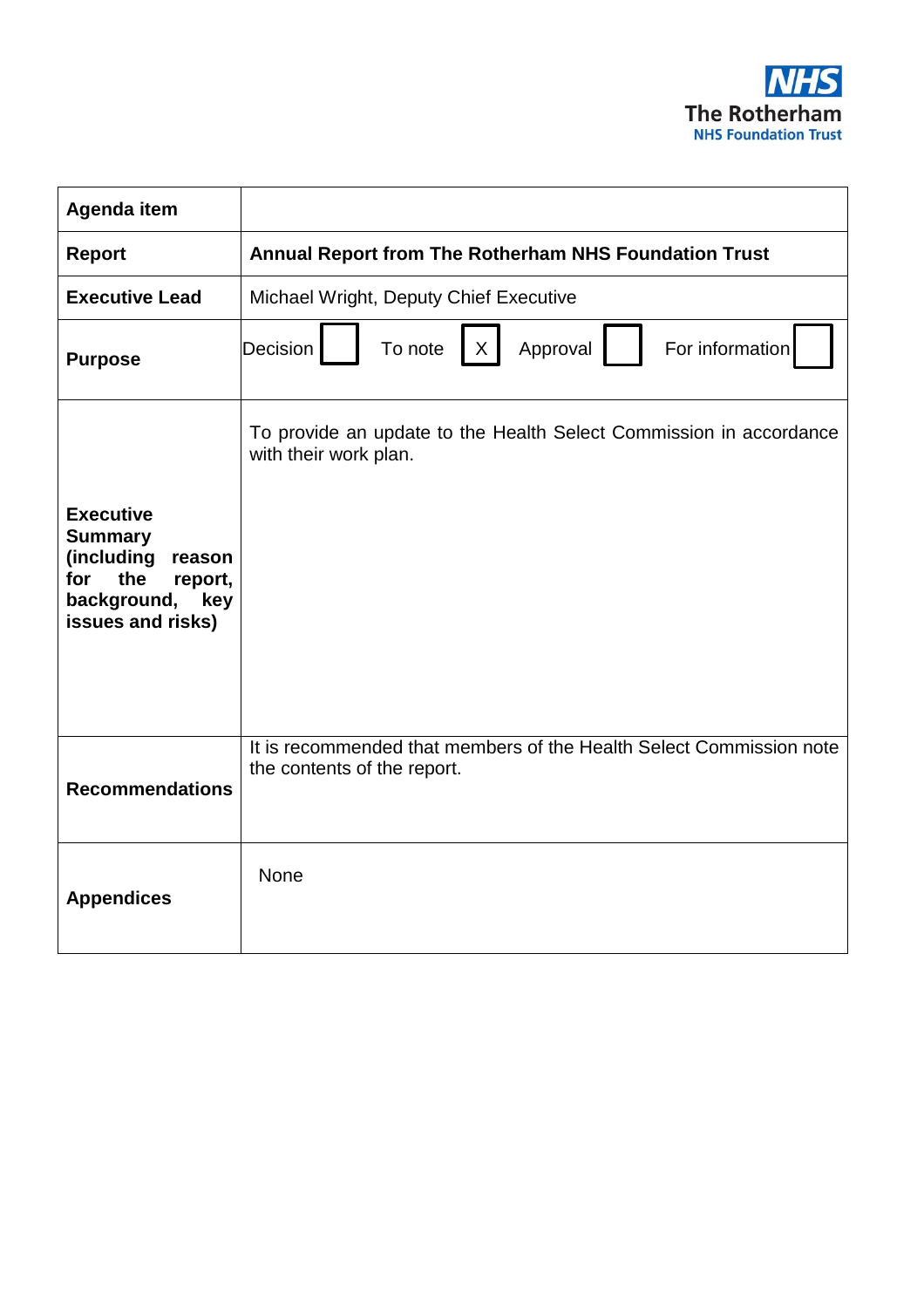The Trust and the NHS have undoubtedly faced the most challenging year in their history. The COVID-19 pandemic impacted on every NHS service and required changes to the way that they were delivered. Our staff, have continued to deliver healthcare throughout the year at a time when the Trust was one of the most severely COVID-19 affected hospitals in the country. Every day, colleagues went above and beyond to make a massive difference to patients, families, in community settings and the hospital, frontline and corporate areas. The speed at which the Trust was able to implement the required new ways of working, and our colleagues' ability to cope with a quickly changing environment was, and has remained, inspiring.

During the final few months of 2020/21, a number of our colleagues rapidly established our COVID-19 vaccination centre at our Old Greenoaks site. By the end of March 2021 10,667 colleagues had received a vaccination, administered not only to our own staff, but also to other health and care colleagues.

The achievement of national targets both across the wider NHS and at the Trust was severely impacted by the pandemic. At the height of the second wave of COVID-19, 35% of our inpatient bed base was occupied by inpatients suffering from COVID-19. In the twelve month period from April 2020 to March 2021, the Trust cared for 2,532 in patients with COVID-19.

Whilst the year was clearly dominated by the pandemic, the Trust achieved success in several key areas. The following paragraphs touch on both areas where the Trust encountered challenges during the year, but also areas where there were tangible improvements that should be celebrated.

We increased the number of critical care beds from 13 to 22 by creating a separate unit adjacent to the main unit; we developed a standalone non-COVID resuscitation unit within our Urgent & Emergency Care Centre and ward staff supported patients by creating COVID-19 specific wards.

The diagnostic waiting time target, which aims to support patients receiving their diagnostic test within six weeks, has traditionally been a standard the Trust has reliably achieved. However, along with a number of other standards we did not deliver against this performance measure during 2020/21 with all specialities reducing planned activity to support emergency COVID-19 services.

The cancer service team had spent a great deal of time over the previous year decreasing the Patient Tracking List (PTL) from in excess of 1,000 patients to 700 patients by the end of 2020. Unfortunately the first phase of the pandemic meant we had to modify our cancer services to support emergency patients. This resulted in the numbers on the waiting list going back up to the previous year's numbers of over 1000.

We have since recommenced the majority of our cancer services, although the need to socially distance, allow time between patients, and the reduction in face-to-face appointments has meant we have lost a lot of our normal capacity. In order to counter this teams have staggered appointments, undertaken a significant number of phone and video consultations, and reviewed all patients on the PTL to ensure anyone who needs treatment can get it as soon as possible.

The main cancer standard of 62 days to treatment from referral also deteriorated as predicted with only 60% of patients seen against a national target of 85%. Further work is taking place to improve this position as we recover from the pandemic.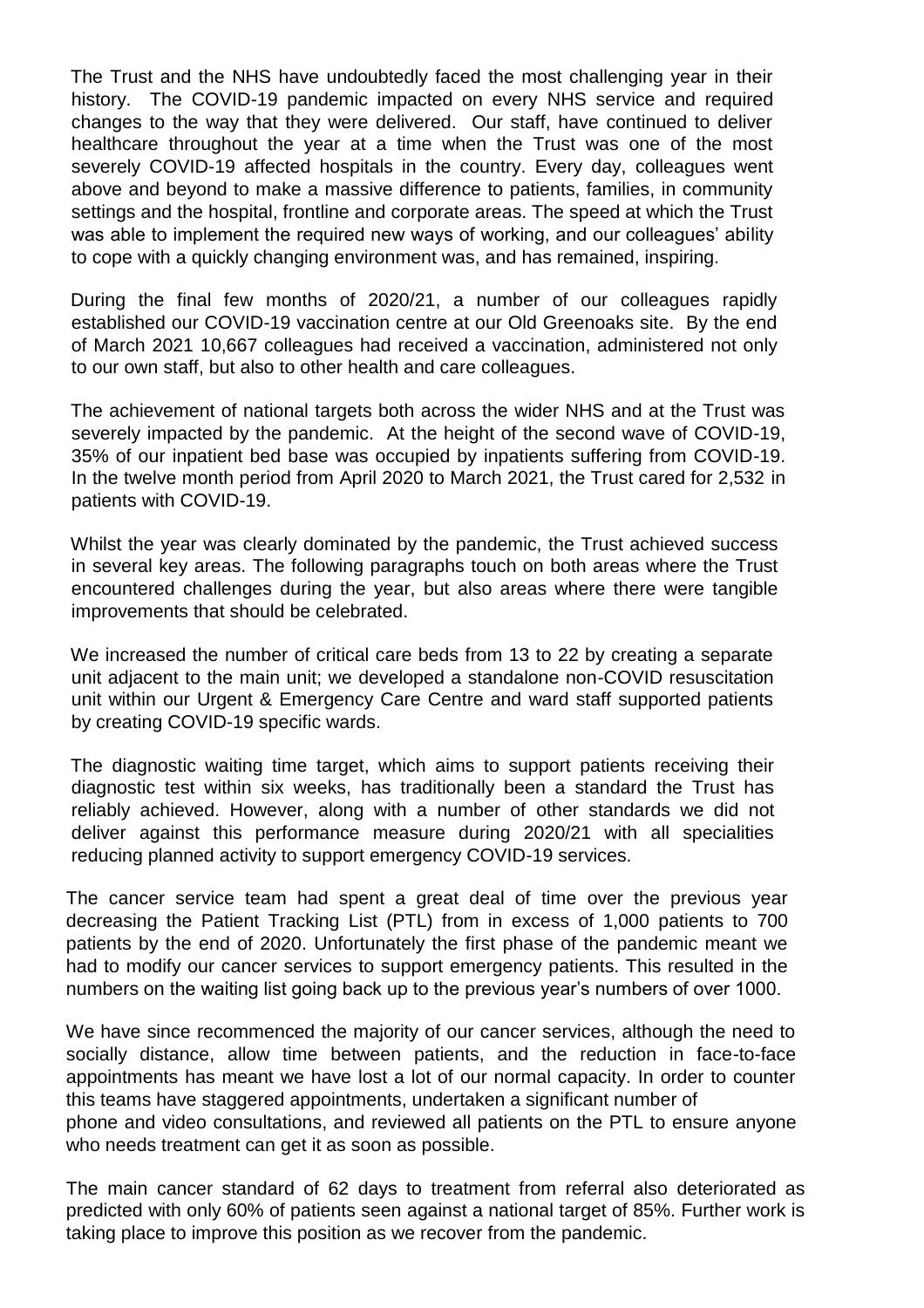Given that we have been a field test site for the proposed new A&E standards during 2020/21, we are unable to compare our urgent care performance against some of the well-known national indicators, such as the 4-hour access target. Nevertheless, we continued to track our performance through existing indicators and the new pilot measures.

Length of time spent in A&E by our patients is an issue that the Trust has been focused on; having seen a number of 12-hour trolley breaches during the previous year (2019/20). This year we have seen a marked reduction in patients waiting for long periods with no patients reported as waiting over 12 hours from a decision to admit (compared to 27 in 2019/20). The Trust has taken significant steps to address this position, a number of which were influenced by the pandemic and the requirements to stream COVID-19 and non-COVID-19 patients. We have also dramatically reduced our ambulance handover times.

Clearly there is a lot of work to be undertaken, and as we move out of this phase of the pandemic and plan for the next phases we will continue to strive to ensure that services are improved and patients and their families receive the care they need. The Trust has an improvement plan in place and will continue to further improve the quality and performance of Urgent and Emergency services and the care of our inpatients.

The Trust continues to strive to deliver the highest quality of compassionate, patientcentred and harm-free care as possible, and to continue its improvement journey. Whilst this has been challenging during the COVID-19 pandemic, the Trust has seen a number of positive improvements. The fundamentals of care will be a key objective for 2021/22.

The Trust will continue its proactive engagement in the national 'Get It Right First Time' (GIRFT) programme, for which the Trust has one of the best reputations for improvement and engagement in the whole of Yorkshire and the Humber.

The Trust's mortality scores (HSMR and SHMI) continue to be significantly higher than the national average and mortality will therefore continue to be a key improvement priority for the Trust and the Trust's Medical Director throughout 2021/22. The impact of COVID-19 on death rates has made it difficult to measure the effect of the work the Trust has done in this area but there has been recent evidence of a fall in underlying mortality rates.

We will continue to ensure that we fully understand and address the drivers of this performance, focussing on the '3C's' of quality of Care; Case mix; and Coding, and will continue monthly reporting to the Trust's Clinical Governance Committee, Safe & Sound Mortality Group, Quality Committee, and the Board of Directors.

The Trust has made progress on key patient flow initiatives throughout 2020/21, such as the 'SAFER flow bundle', but key work streams will continue to focus on flow throughout 2021/22, supported by a new, central Command Centre which will be fully integrated into the Trust's IT systems. Such patient flow initiatives will also be supported by the introduction and embedding of new 'Safe & Sound Ward Round and Acute Assessment Standards' and 'Safe & Sound Discharge Standards'.

As stated previously, our workforce has responded fantastically to the management of the pandemic. During the year we launched our Trust's People Strategy, which has a core theme of the importance of the health and wellbeing of our people.